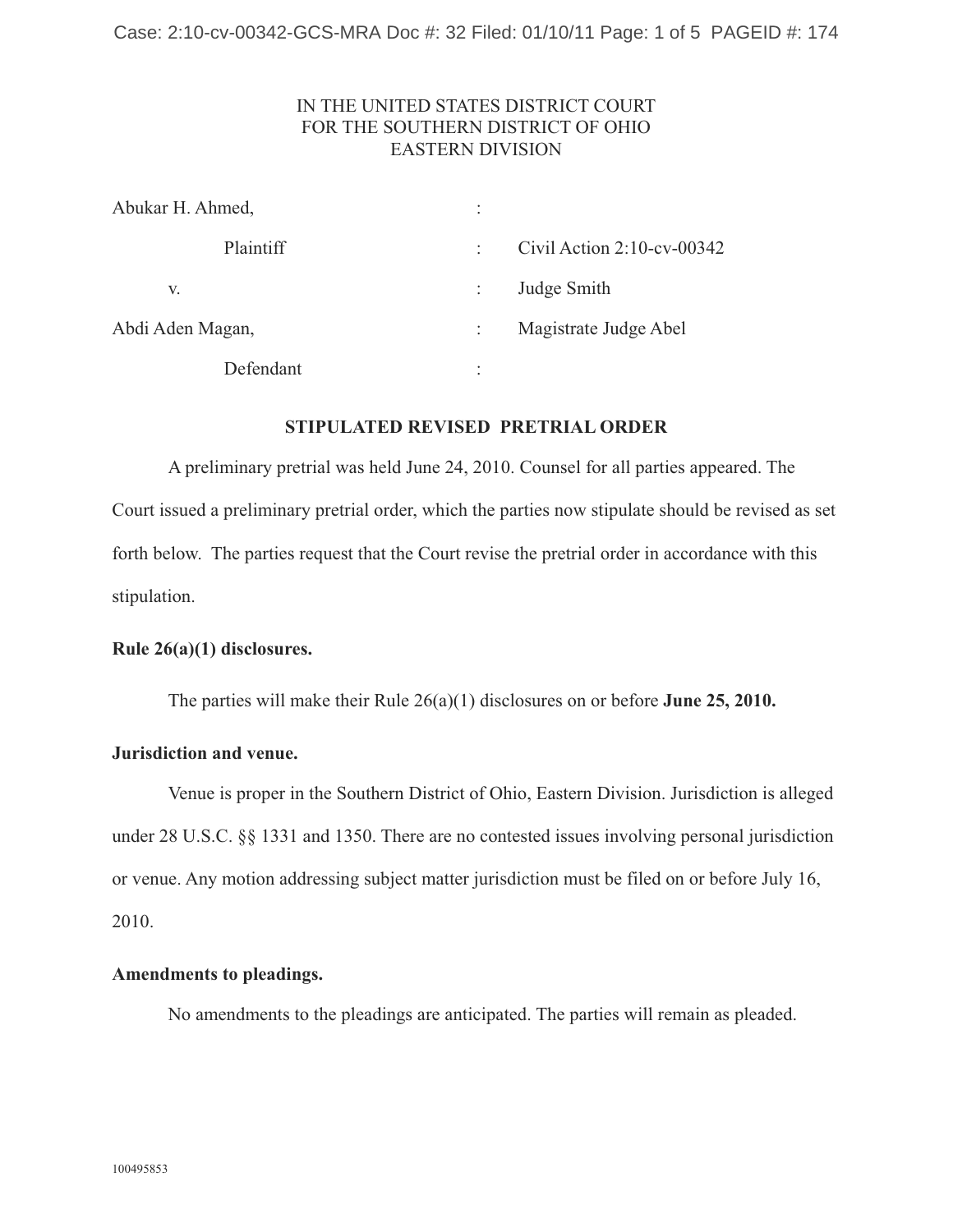### **Allegations in the pleadings.**

The complaint makes the following allegations. On November 20, 1988, plaintiff Abukar Hassan Ahmed, a human rights attorney and law professor at Somali National University, was taken into detention at the National Security Service of Somalia ("NSS") Department of Investigations Prison, interrogated and tortured for approximately three months. He suffered severe physical and psychological injuries as a result of his detention and torture.

Defendant Colonel Abdi Aden Magan, who now resides in Columbus, Ohio, ordered, conspired with, aided and abetted, or exercised command responsibility over subordinates in the NSS, or persons or groups acting in coordination with the NSS or under their control, to carry out the torture, arbitrary detention and cruel, inhuman or degrading treatment or punishment of Ahmed. Further, Magan failed to prevent or punish the violations of international law committed by his subordinates.

Defendant Magan is a member of the Marehan sub-clan of the Darod clan, the same subclan as Major General Mohamed Siad Barre, who ruled Somalia from 1969 until 1991.

As a member of the favored Marehan sub-clan, Magan was appointed to top positions in the NSS. From 1988 to 1990, he held the rank of Colonel and served as Chief of the NSS Department of Investigations - National Level at NSS Headquarters in Mogadishu, Somalia. As Chief of NSS Investigations, Magan directed and participated in the interrogation and torture of Ahmed and other civilians seen as opponents of the Barre regime.

Defendant Magan denies the actionable allegations in the complaint.

2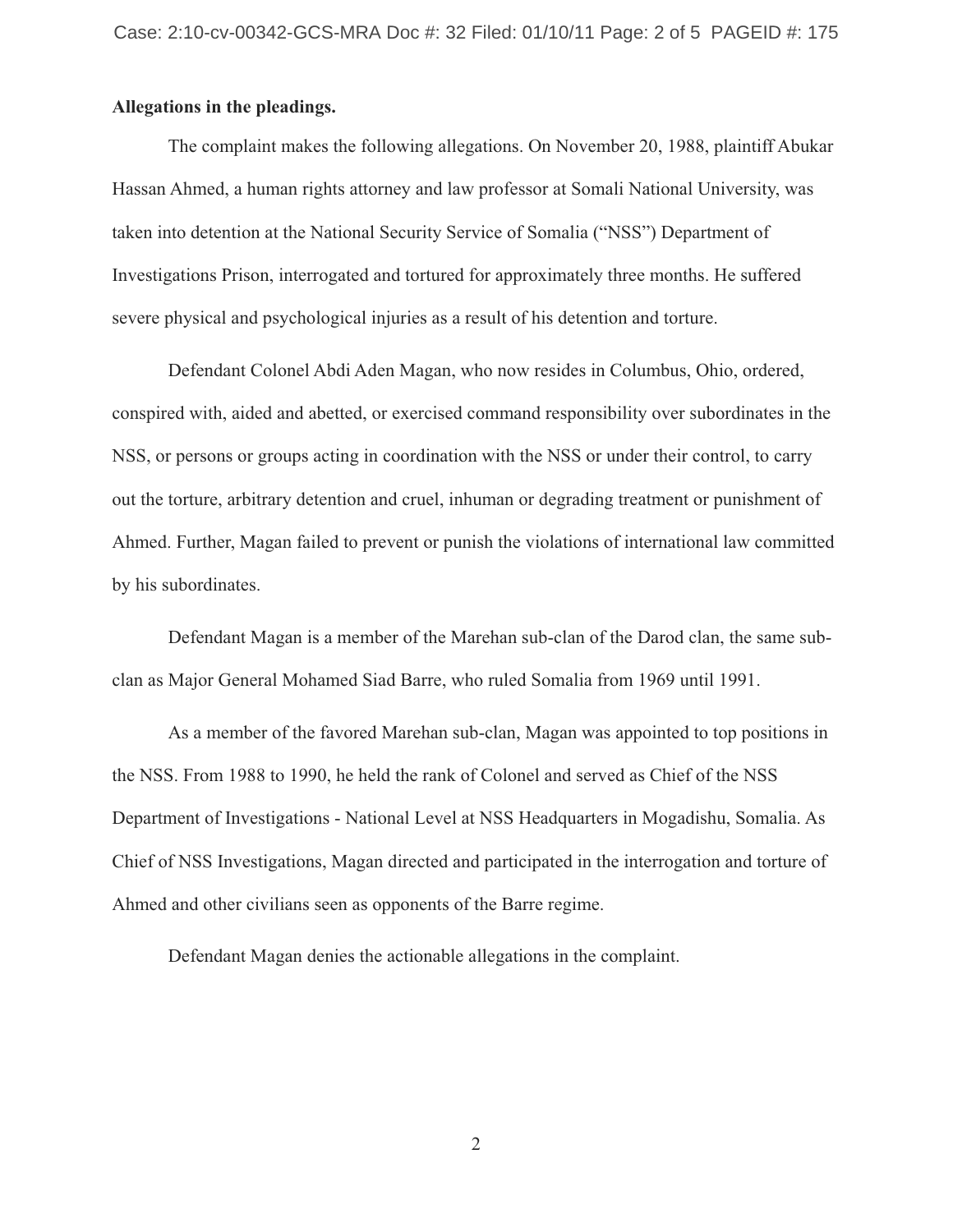# **Experts' disclosures.1**

Any expert who may give evidence supporting a party's claims or defenses must make his or her Rule 26(a)(2) disclosures no later than **March 30, 2011.** Any responsive experts' Rule 26(a)(2) disclosures must be made no later than **May 2, 2011.** 

Generally, treating physicians and psychologists are not specially retained within the meaning of Rule 26(a)(2)(B). *Fielden v. CSX Transportation, Inc.*, 482 F.3d 866, 869-71 (6<sup>th</sup> Cir. 2007). Unlike specially retained experts, treators make available office notes and other treatment records created for the purpose of providing medical care over a period of time to their patient. Their business is providing medical care to patients, not providing expert opinions for litigation. They should not be burdened with preparing a Rule 26(a)(2) report.

Plaintiff as a party is required to respond to interrogatories about what medical opinions plaintiff intends to elicit from treators. Defendant may depose treators.

#### **Rule 26(e)(2) supplementation.**

Under the provisions of Rule  $26(e)(2)$ , Fed. R. Civ. P., the parties are under a duty "seasonably to amend a prior response to an interrogatory, request for production, or request for admission if the party learns that the response is in some material respect incomplete or incorrect and if the additional or corrective information has not otherwise been made known to the other party during the discovery process or in writing." The parties are **directed** to review their responses to written discovery on or before **May 5, 2011** and promptly make any supplemental disclosures required by Rule 26(e)(2).

<sup>&</sup>lt;sup>1</sup> Ordinarily plaintiff's experts make their Rule  $26(a)(2)$  disclosures, then defendant's experts respond with their disclosures. But when a plaintiff truly intends to offer no expert testimony supporting his or her claims (but the defendant chooses to offer expert testimony on them) or a defendant intends to support a defense with expert testimony, then the defendant's experts must make their disclosures by the first deadline. Rebuttal experts are strictly limited to rebutting unanticipated opinions expressed by a responsive expert.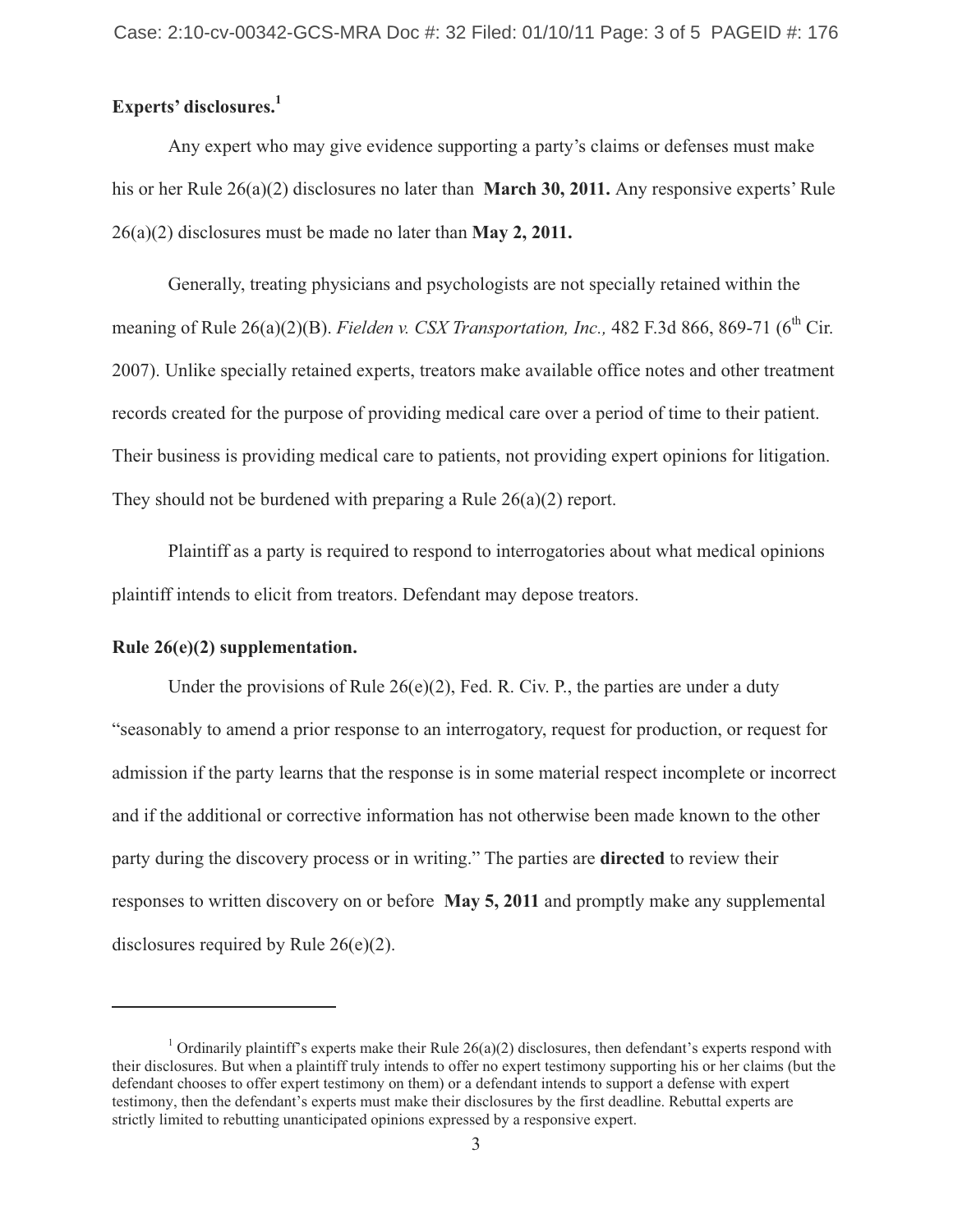# **Discovery and case-dispositive motions deadlines.**

All discovery must be completed by **June 20, 2011**. Case-dispositive motions must be filed on or before **July 21, 2011**.

Status report required. Counsel are DIRECTED to all my office (614.719.3370) on or before **September 15, 2010** to schedule a conference to discuss the progress of discovery, any amendments to this scheduling order, and the parties settlement positions.

### **Rule 26(a)(3) disclosures.**

The parties must make and file with the Court the disclosures required by Rule 26(a)(3)(A), Fed. R. Civ. P., no later than **30 days prior to the date noticed for the final pretrial conference**. Rule 26(a)(3)(B), Fed. R. Civ. P. Alternatively, by agreement the parties may chose to make their Rule 26(a)(3) disclosures in the final pretrial order.

#### **Attorneys' fees.**

The complaint prays for an award of attorney fees. To facilitate settlement evaluation, plaintiff's counsel is DIRECTED to quarterly report to defense counsel the number of hours of legal services rendered and the rate(s) at which those services are billed. The first quarterly report should cover all services rendered through **June 30, 2010**. This is not a bill you would send a client. It is just the gross number of hours of legal services and the rates at which those services are billed. The sole purpose is to facilitate settlement discussions.

#### **Settlement.**

Plaintiff will make a settlement demand no later than **21 days after defendant's counsel takes plaintiff's deposition**. Defendant will respond to that demand **within 28 days of receiving it**. The parties will participate in the March 2011 Settlement Week. If any party later concludes that mediation then would not assist the parties, that party should contact opposing counsel and call my office (614-719-3370) no later than **January 24, 2011** to set up a telephone conference